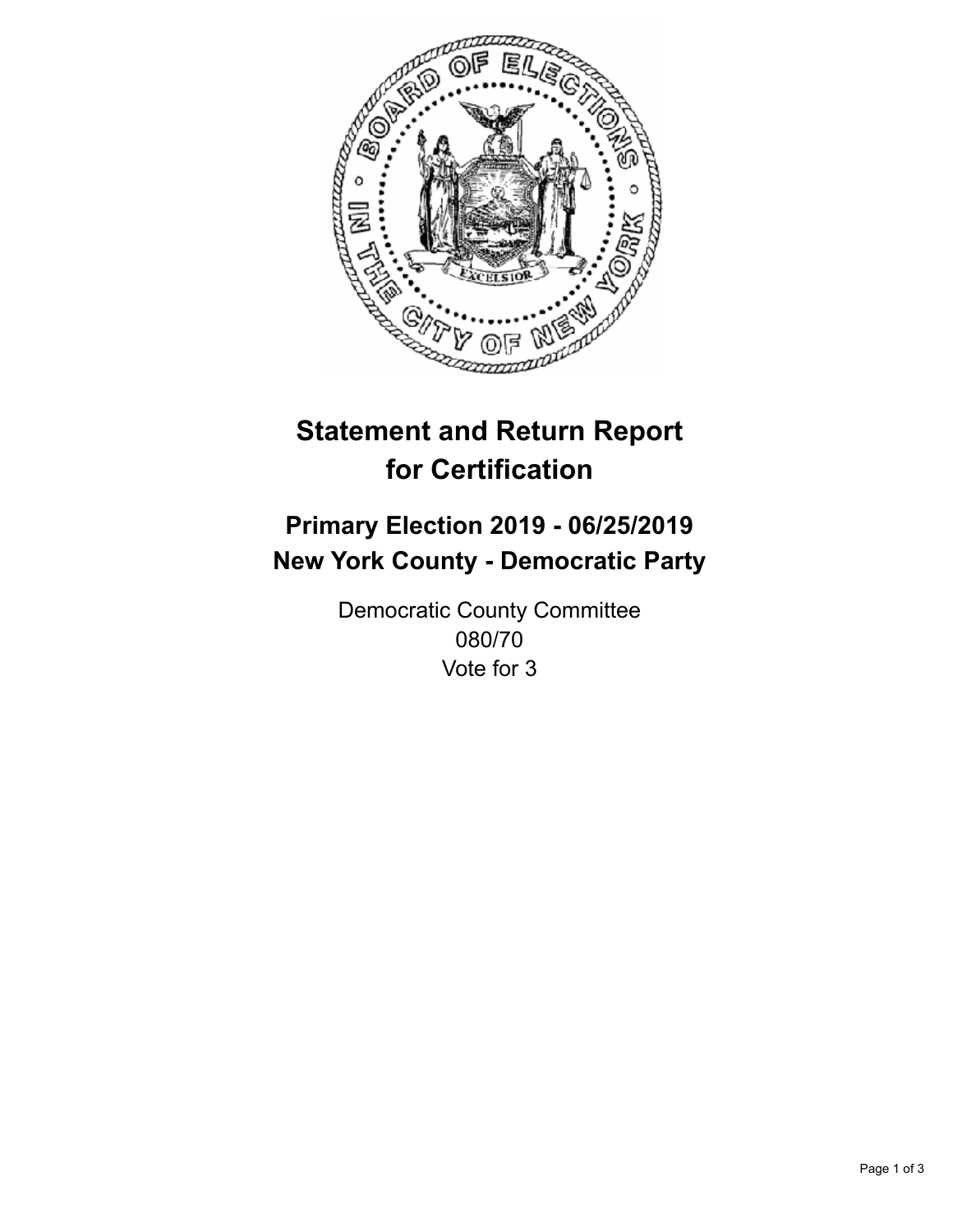

## **Assembly District 70**

| <b>PUBLIC COUNTER</b>                                    | 53  |
|----------------------------------------------------------|-----|
| <b>MANUALLY COUNTED EMERGENCY</b>                        | 0   |
| ABSENTEE / MILITARY                                      | 0   |
| <b>AFFIDAVIT</b>                                         | 3   |
| <b>Total Ballots</b>                                     | 56  |
| Less - Inapplicable Federal/Special Presidential Ballots | 0   |
| <b>Total Applicable Ballots</b>                          | 56  |
| <b>DIANE CLAIBORNE</b>                                   | 9   |
| KATHERINE CANTO                                          | 18  |
| <b>ADRIENNE DENNIS</b>                                   | 9   |
| RAFAEL FERNANDEZ                                         | 25  |
| <b>DEBBY TEPLIN</b>                                      | 12  |
| ARIES DELA CRUZ                                          | 26  |
| UNATTRIBUTABLE WRITE-IN (WRITE-IN)                       |     |
| <b>Total Votes</b>                                       | 100 |
| Unrecorded                                               | 68  |